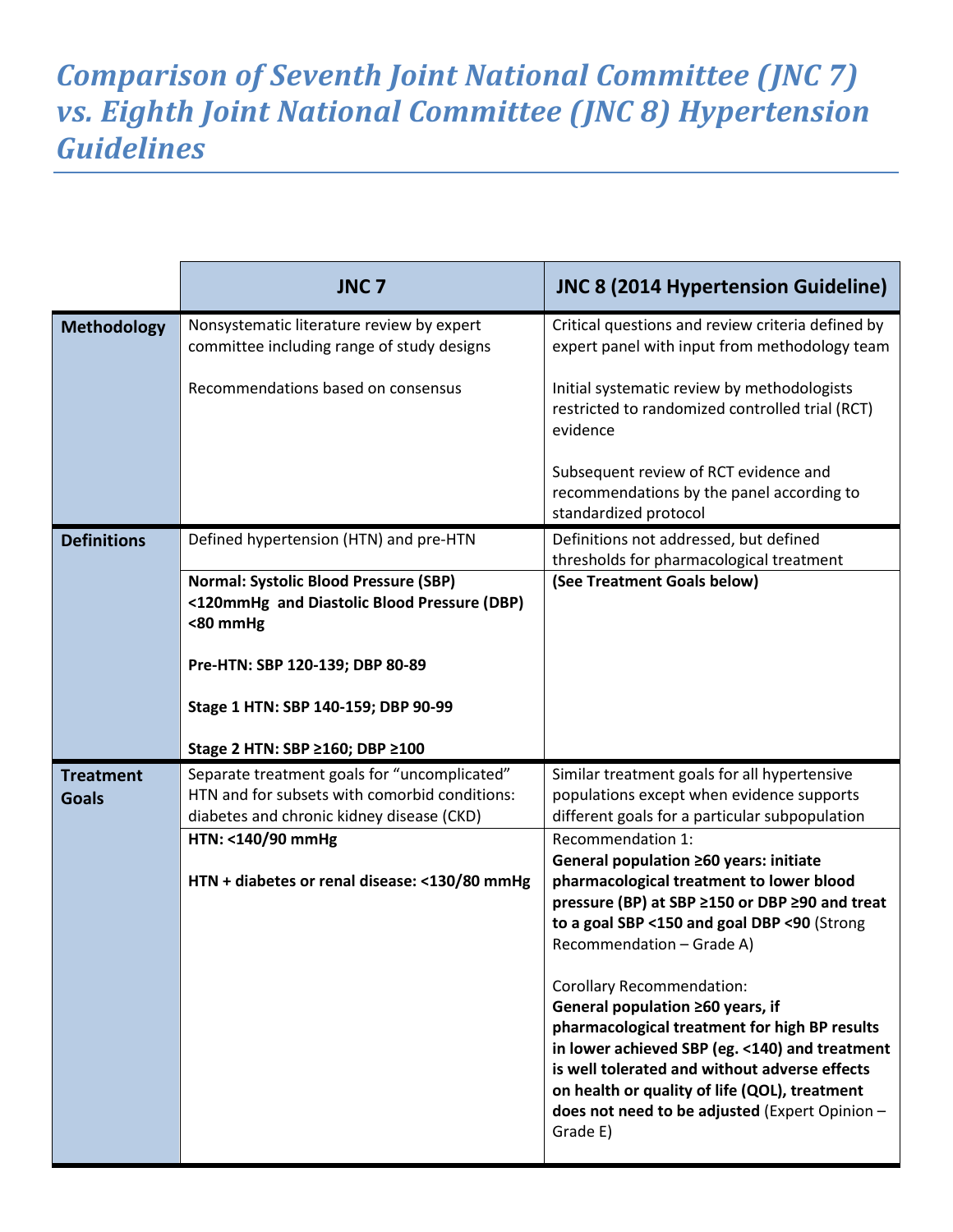|                                          |                                                                                      |                                                                         | <b>Recommendation 2:</b><br><b>Recommendation 3:</b><br>Opinion - Grade E)<br>Recommendation 4:<br><b>Recommendation 5:</b> | General population <60 years, initiate<br>pharmacological treatment to lower BP at DBP<br>≥90 and treat to goal DBP <90 (for ages 30-59<br>years, Strong Recommendation - Grade A; for<br>ages 18-29 years, Expert Opinion - Grade E)<br>General population <60 years, initiate<br>pharmacological treatment to lower BP at SBP<br>≥140 and treat to goal SBP <140 (Expert<br>Population aged ≥18 years with CKD, initiate<br>pharmacological treatment to lower BP at SBP<br>≥140 or DBP ≥90 and treat to goal SBP <140 and<br>DBP <90 (Expert Opinion - Grade E)<br>Population aged ≥18 years with diabetes,<br>initiate pharmacological treatment to lower BP<br>at SBP ≥140 or DBP ≥90 and treat to goal SBP<br><140 and DBP <90 (Expert Opinion - Grade E) |
|------------------------------------------|--------------------------------------------------------------------------------------|-------------------------------------------------------------------------|-----------------------------------------------------------------------------------------------------------------------------|-----------------------------------------------------------------------------------------------------------------------------------------------------------------------------------------------------------------------------------------------------------------------------------------------------------------------------------------------------------------------------------------------------------------------------------------------------------------------------------------------------------------------------------------------------------------------------------------------------------------------------------------------------------------------------------------------------------------------------------------------------------------|
| <b>Lifestyle</b><br><b>Modifications</b> | Recommended lifestyle modifications based on<br>literature review and expert opinion |                                                                         | Lifestyle modifications recommended by<br>endorsing the evidence-based                                                      |                                                                                                                                                                                                                                                                                                                                                                                                                                                                                                                                                                                                                                                                                                                                                                 |
|                                          |                                                                                      |                                                                         | recommendations of the Lifestyle Work Group                                                                                 |                                                                                                                                                                                                                                                                                                                                                                                                                                                                                                                                                                                                                                                                                                                                                                 |
|                                          |                                                                                      | Table 5. Lifestyle modifications to manage hypertension*+               | <b>Modifications</b>                                                                                                        | <b>Recommendations</b>                                                                                                                                                                                                                                                                                                                                                                                                                                                                                                                                                                                                                                                                                                                                          |
|                                          |                                                                                      |                                                                         | Adopt Dash                                                                                                                  | Diet emphasizes intake of veggies,                                                                                                                                                                                                                                                                                                                                                                                                                                                                                                                                                                                                                                                                                                                              |
|                                          |                                                                                      |                                                                         |                                                                                                                             |                                                                                                                                                                                                                                                                                                                                                                                                                                                                                                                                                                                                                                                                                                                                                                 |
|                                          | <b>MODIFICATION</b>                                                                  | <b>RECOMMENDATION</b>                                                   | eating plan                                                                                                                 | fruits, and whole grains; includes<br>low-fat dairy products, poultry,                                                                                                                                                                                                                                                                                                                                                                                                                                                                                                                                                                                                                                                                                          |
|                                          | Weight reduction                                                                     | Maintain normal body weight                                             |                                                                                                                             | fish, legumes, non-tropical                                                                                                                                                                                                                                                                                                                                                                                                                                                                                                                                                                                                                                                                                                                                     |
|                                          |                                                                                      | (body mass index 18.5-24.9 kg/m <sup>2</sup> ).                         |                                                                                                                             | vegetables, oils and nuts; limits                                                                                                                                                                                                                                                                                                                                                                                                                                                                                                                                                                                                                                                                                                                               |
|                                          | Adopt DASH eating plan                                                               | Consume a diet rich in fruits,                                          |                                                                                                                             | intake of sweets, sugar-                                                                                                                                                                                                                                                                                                                                                                                                                                                                                                                                                                                                                                                                                                                                        |
|                                          |                                                                                      | vegetables, and lowfat dairy<br>products with a reduced content         |                                                                                                                             | sweetened beverages and red<br>meat                                                                                                                                                                                                                                                                                                                                                                                                                                                                                                                                                                                                                                                                                                                             |
|                                          |                                                                                      | of saturated and total fat.                                             | Dietary                                                                                                                     | Lower sodium(Na) intake.                                                                                                                                                                                                                                                                                                                                                                                                                                                                                                                                                                                                                                                                                                                                        |
|                                          | Dietary sodium reduction                                                             | Reduce dietary sodium intake to                                         | sodium                                                                                                                      | Consume no more than 2,400 mg                                                                                                                                                                                                                                                                                                                                                                                                                                                                                                                                                                                                                                                                                                                                   |
|                                          |                                                                                      | no more than 100 mmol per day<br>(2.4 g sodium or 6 g sodium chloride). | reduction                                                                                                                   | Na/day; further reduction of<br>sodium intake to 1,500 mg/day is                                                                                                                                                                                                                                                                                                                                                                                                                                                                                                                                                                                                                                                                                                |
|                                          |                                                                                      |                                                                         |                                                                                                                             | desirable since it is associated                                                                                                                                                                                                                                                                                                                                                                                                                                                                                                                                                                                                                                                                                                                                |
|                                          | Physical activity                                                                    | Engage in regular aerobic physical<br>activity such as brisk walking    |                                                                                                                             | with even greater reduction in BP.                                                                                                                                                                                                                                                                                                                                                                                                                                                                                                                                                                                                                                                                                                                              |
|                                          |                                                                                      | (at least 30 min per day, most                                          |                                                                                                                             | Reduce sodium intake by at least<br>1,000 mg/day to lower BP, even if                                                                                                                                                                                                                                                                                                                                                                                                                                                                                                                                                                                                                                                                                           |
|                                          |                                                                                      | days of the week).                                                      |                                                                                                                             | the desired daily sodium intake is                                                                                                                                                                                                                                                                                                                                                                                                                                                                                                                                                                                                                                                                                                                              |
|                                          | Moderation of alcohol<br>consumption                                                 | Limit consumption to no more than                                       |                                                                                                                             | not yet achieved.                                                                                                                                                                                                                                                                                                                                                                                                                                                                                                                                                                                                                                                                                                                                               |
|                                          |                                                                                      | 2 drinks (1 oz or 30 mL ethanol;<br>e.g., 24 oz beer, 10 oz wine,       | DASH + dietary<br>sodium                                                                                                    | Combine DASH dietary pattern<br>with lower sodium intake.                                                                                                                                                                                                                                                                                                                                                                                                                                                                                                                                                                                                                                                                                                       |
|                                          |                                                                                      | or 3 oz 8o-proof whiskey)<br>per day in most men and to no              | reduction                                                                                                                   |                                                                                                                                                                                                                                                                                                                                                                                                                                                                                                                                                                                                                                                                                                                                                                 |
|                                          |                                                                                      | more than 1 drink per day in women                                      | Physical                                                                                                                    | Advise adults to engage in aerobic                                                                                                                                                                                                                                                                                                                                                                                                                                                                                                                                                                                                                                                                                                                              |
|                                          |                                                                                      | and lighter weight persons.                                             | Activity                                                                                                                    | physical activity to lower BP: 3-4<br>sessions/week, lasting on average                                                                                                                                                                                                                                                                                                                                                                                                                                                                                                                                                                                                                                                                                         |
|                                          |                                                                                      |                                                                         |                                                                                                                             | 40 min per session involving                                                                                                                                                                                                                                                                                                                                                                                                                                                                                                                                                                                                                                                                                                                                    |
|                                          |                                                                                      |                                                                         |                                                                                                                             | moderate-to-vigorous intensity<br>physical activity.                                                                                                                                                                                                                                                                                                                                                                                                                                                                                                                                                                                                                                                                                                            |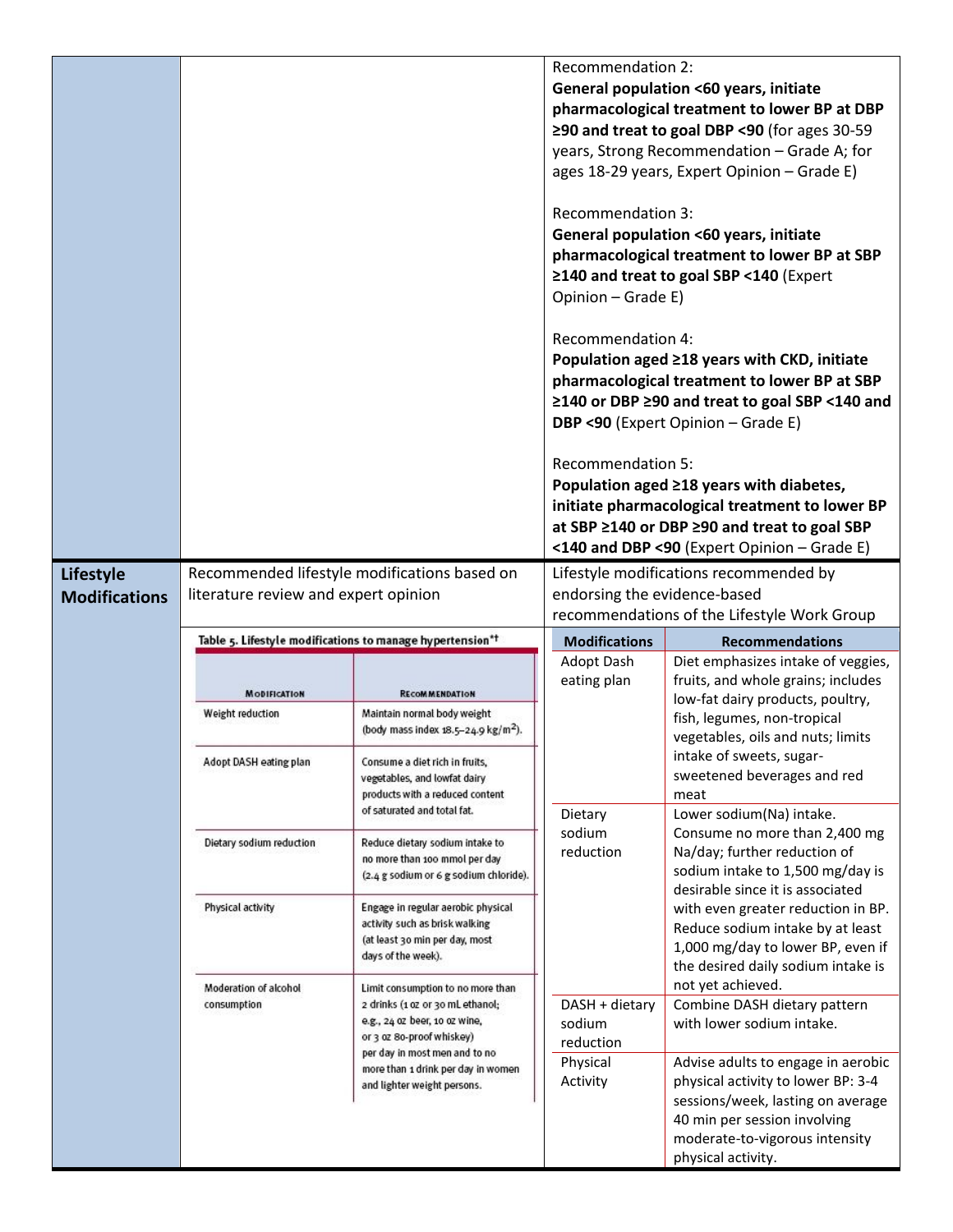| <b>Drug Therapy</b>       | Recommended 5 classes to be considered as<br>initial therapy but recommended thiazide-type<br>diuretics as initial therapy for most patients<br>without compelling indication for another class.<br>Specified particular anti-HTN med classes for<br>patients with compelling indications: diabetes,<br>CKD, heart failure, myocardial infarction (MI),<br>stroke, high cardiovascular disease (CVD) risk<br>Included comprehensive table of oral anti-HTN | Recommended selection among 4 specific<br>medication classes (ACEI, ARB, CCB, diuretics)<br>and doses based on RCT evidence.<br>Recommended specific medication classes<br>based on evidence review for racial, CKD, and<br>diabetic subgroups.<br>Panel created a table of drugs and doses used in<br>outcome trials                                                                                                                                                                                                                                                        |
|---------------------------|------------------------------------------------------------------------------------------------------------------------------------------------------------------------------------------------------------------------------------------------------------------------------------------------------------------------------------------------------------------------------------------------------------------------------------------------------------|------------------------------------------------------------------------------------------------------------------------------------------------------------------------------------------------------------------------------------------------------------------------------------------------------------------------------------------------------------------------------------------------------------------------------------------------------------------------------------------------------------------------------------------------------------------------------|
|                           | drugs including names and usual dose ranges                                                                                                                                                                                                                                                                                                                                                                                                                | Recommendation 6:                                                                                                                                                                                                                                                                                                                                                                                                                                                                                                                                                            |
|                           | Stage 1 HTN, w/o compelling indication:<br>Thiazide-type diuretics for most. May consider<br>ACEI, ARB, BB, CCB or combination                                                                                                                                                                                                                                                                                                                             | General nonblack population, including those<br>with diabetes, initial anti-HTN management<br>should include a thiazide-type diuretic, CCB,<br><b>ACEI or ARB</b>                                                                                                                                                                                                                                                                                                                                                                                                            |
|                           | Stage 2 HTN, w/o compelling indication:<br>Two-drug combo for most (usually thiazide-type<br>diuretic and ACEI or ARB or BB or CCB)                                                                                                                                                                                                                                                                                                                        | (Moderate Recommendation - Grade B)                                                                                                                                                                                                                                                                                                                                                                                                                                                                                                                                          |
|                           | <b>Compelling indications recommended drug</b><br>classes:<br>HF: diuretic, BB, ACEI, ARB, AA                                                                                                                                                                                                                                                                                                                                                              | Recommendation 7:<br>General black population, including those with<br>diabetes, initial anti-HTN management should<br>include a thiazide-type diuretic or CCB                                                                                                                                                                                                                                                                                                                                                                                                               |
|                           | Post MI: BB, ACEI, AA<br>High coronary disease risk: diuretic, BB, ACEI,<br><b>CCB</b><br>Diabetes: diuretic, BB, ACEI, ARB, CCB                                                                                                                                                                                                                                                                                                                           | (General Black Population: Moderate<br>Recommendation - Grade B; Black Patients with<br>Diabetes: Weak Recommendation - Grade C)                                                                                                                                                                                                                                                                                                                                                                                                                                             |
|                           | <b>CKD: ACEI, ARB</b><br>Recurrent stroke protection: diuretic, ACEI                                                                                                                                                                                                                                                                                                                                                                                       | <b>Recommendation 8:</b><br>Population aged ≥18years with CKD, initial (or<br>add-on) anti-HTN treatment should include an<br>ACEI or ARB to improve kidney outcomes.<br>Applies to all CKD patients with HTN,<br>regardless of race or diabetes status<br>(Moderate Recommendation – Grade B)                                                                                                                                                                                                                                                                               |
|                           |                                                                                                                                                                                                                                                                                                                                                                                                                                                            | <b>Recommendation 9:</b><br>The main objective of HTN treatment is to<br>attain and maintain goal BP. If goal BP not<br>reached within a month of treatment, increase<br>the dose of initial drug or add a second drug<br>from one of the classes in recommendation 6<br>If goal BP cannot be reached with 2 drugs, add<br>and titrate a third drug from the list provided.<br>Do not use an ACEI and an ARB together in the<br>same patient. If goal BP cannot be reached with<br>3 drugs, hypertensive drugs from other classes<br>can be used. (Expert Opinion - Grade E) |
| Scope of<br><b>Topics</b> | Addressed multiple issues (BP measurement<br>methods, patient evaluation components,<br>secondary HTN, adherence to regimens, resistant<br>HTN, and HTN in special populations) based on<br>literature review and expert opinion                                                                                                                                                                                                                           | Evidence review of RCTs addressed a limited<br>number of questions, those judged by panel to<br>be highest priority                                                                                                                                                                                                                                                                                                                                                                                                                                                          |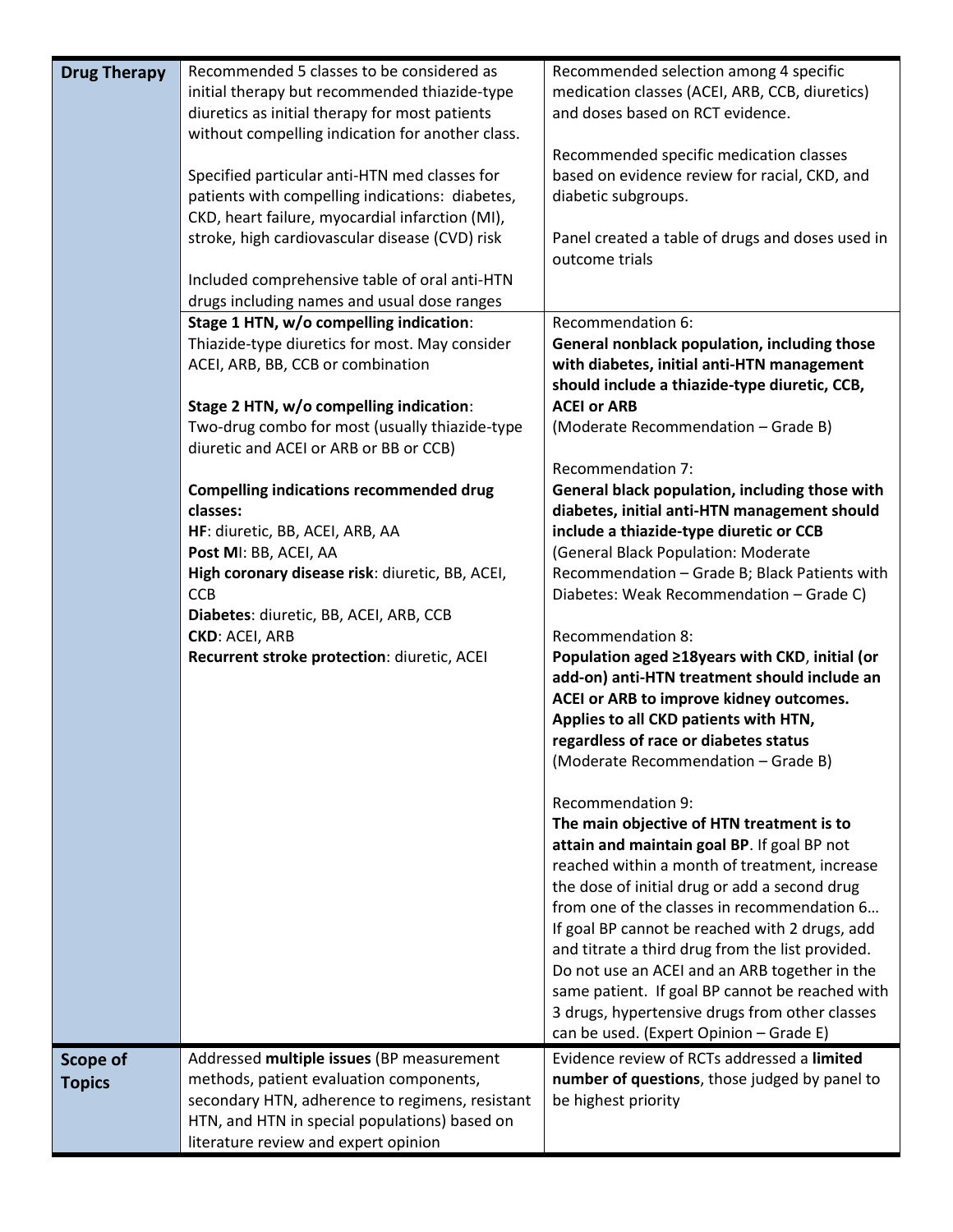| <b>Review</b>  | <b>Reviewed by National High Blood Pressure</b>    | Reviewed by experts including those affiliated   |
|----------------|----------------------------------------------------|--------------------------------------------------|
| <b>Process</b> | <b>Education Program Coordinating Committee, a</b> | with professional and public organizations and   |
|                | coalition of 39 major professional, public and     | federal agencies; no official sponsorship by any |
|                | voluntary organizations and 7 federal agencies     | organization should be inferred.                 |

## **Appendix**

## **Figure 1. Algorithm for treatment of HTN from JNC 7**